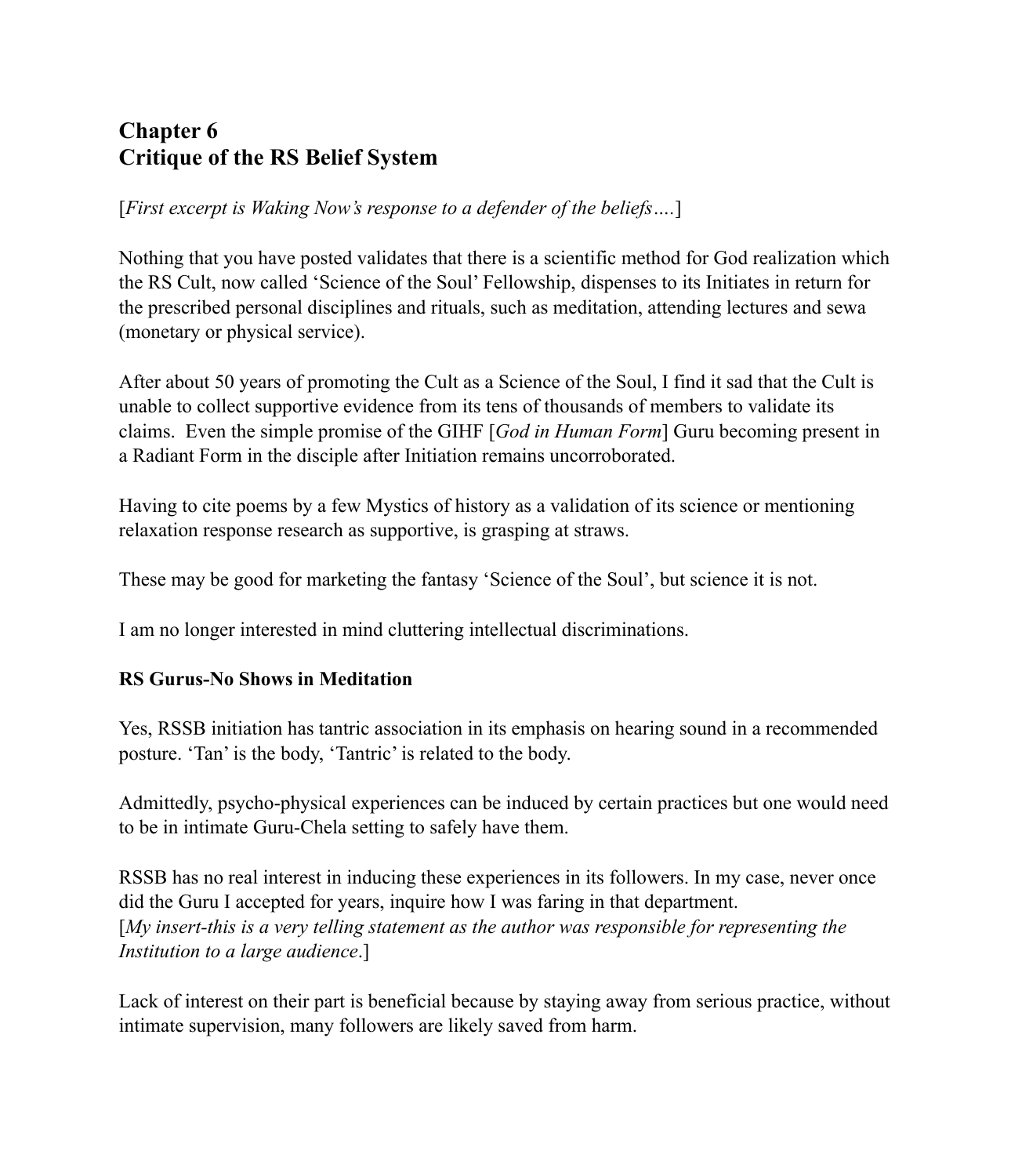In any case, for me, all these practices are distractions from our everyday lives where we are experiencing the face of Reality all the time.

\*\*

# **RS Gurus-Sound distraction**

My point of using the term life force, the power that gives us life, is that it includes the infinity of energy frequencies that support our life and therefore also includes sound vibrations (shabd, if you like) but is not limited to it. So for me, Shabd is not life force.

Therefore the experience of listening to sounds, inner or outer (and I encourage outer) is one of many possibilities of occupying our attention, nothing special.

However in the RS cult, this listening becomes the most important feature and all its explanations are directed to making it appear important. I have not found Surat Shabd Yoga as a branch of the Classical Yoga tradition. I feel the term is used by the RS cult to obtain importance by association to Yoga.

In Hatha Yoga, there is a mudra in which the facial openings are closed and during that mudra various sounds may be heard. I was surprised when I found this description in Yoga books because before that I has bought the propaganda line that this Surat Shabd Yoga was a very exclusive secret method.

Yes, a primary meaning of Surat is attention, changing its meaning in the RS literature to Spirit is a sleight of mind.

The term Yogi also implies that the person is following all the Yamas and Niyams (Regulations) into his lifestyle.

It is good that the ex-satsangis do not focus on the spiritual. This artificial separation of our life into spiritual and worldly is the cause of untold inner conflict in the RS cult members.

All of our human activities are imbued with the 'spiritual'.

\*\*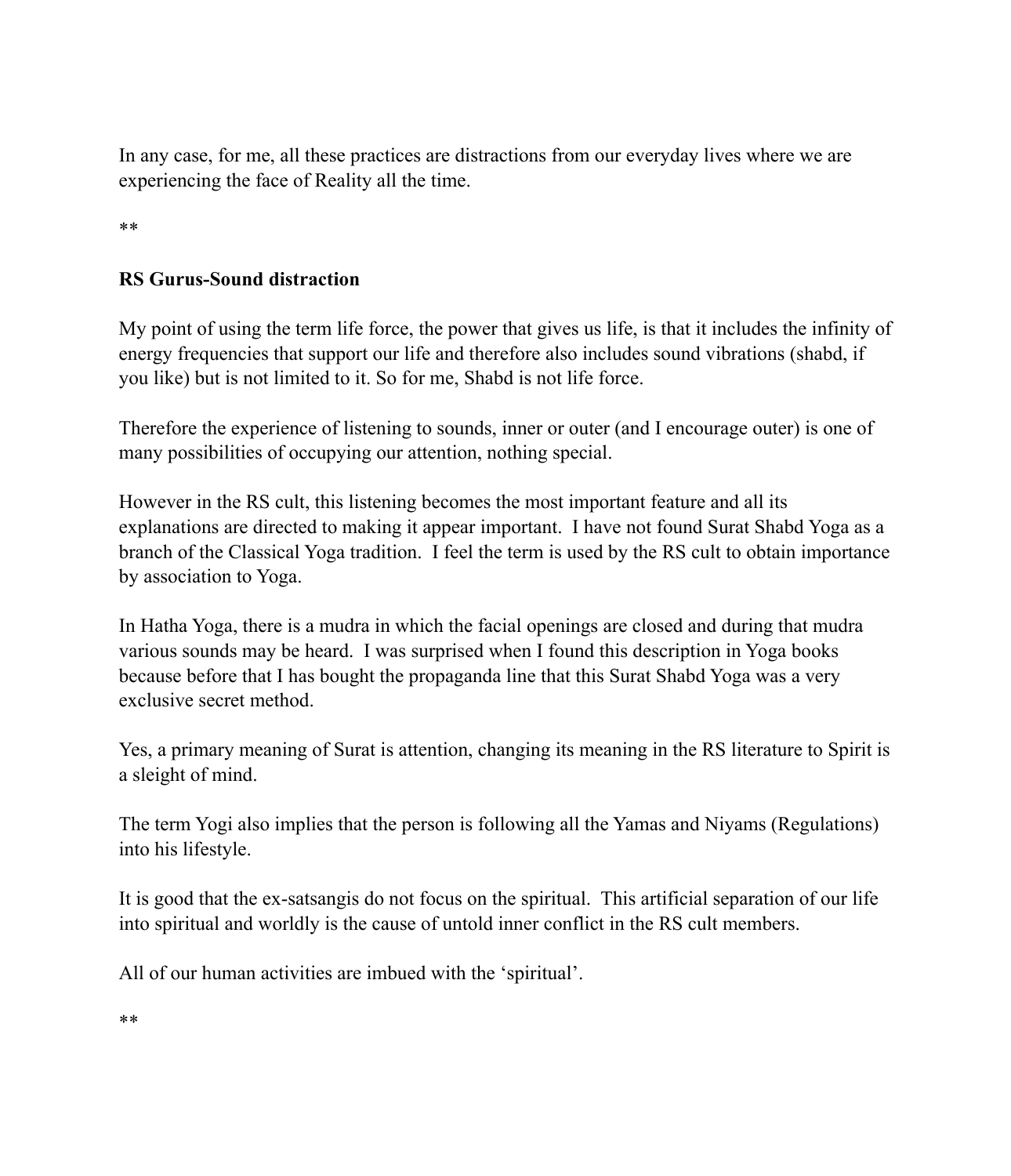### **RS Guru-No Shows-at Death**

One of the cornerstones of the RSS Beas Theology is that the Guru appears to the Disciple at the time of his death and takes his soul with him.

Sawan Singh is reported to have said in his Satsangs that if a Guru does not come to his disciple at the time of death, then one should bid farewell to such a Guru from afar.

(Thinking about this now, I wonder how any of his listeners could ever answer such a question to decide whether to stick to the Guru, but the effect of this statement must have been to accept that Sawan Singh was not one of those other Gurus.)

Because of this belief, a ritual has developed among some Satsangis to question a dying person whether Maharaj Ji has come, and if not, then to ask whether the person remembers his Guru.

I was at the Dera about the time when Bibi Ralli, a house helper of Sawan Singh died. She had high fever during her last days and I remember hearing that Daryai Lal used to visit her often and ask, "Has Maharaj Ji come"? I also remember that while I heard of his asking, I never heard that she had replied, "Yes".

A few years ago, a VIP Dera lady, initiated by Sawan Singh at a young age, died. A relative of hers told me that at her deathbed her sister asked the lady whether Maharaj AJi had come. She replied, "There is no Maharaj Ji".

When this reply was reported to her husband, he said, "Don't talk about this to anyone, their faith will be affected"

Some years ago, a distant Hindu Satsangi relative, about 70 years old, died. He felt unwell at home and lay down and asked his wife to send for a doctor. While a family member went to fetch the doctor, he told his wife that he was going, and would she fetch him his personal copy of the Gita (a sacred Hindu book). He clutched the Gita at his breast and peacefully died. His Guru Charan Singh did not come and he did not think of him at the time of his death.

I must add though that I have heard of a few cases where a dying person has claimed that Maharaj Ji has come, sat up in meditation posture and died.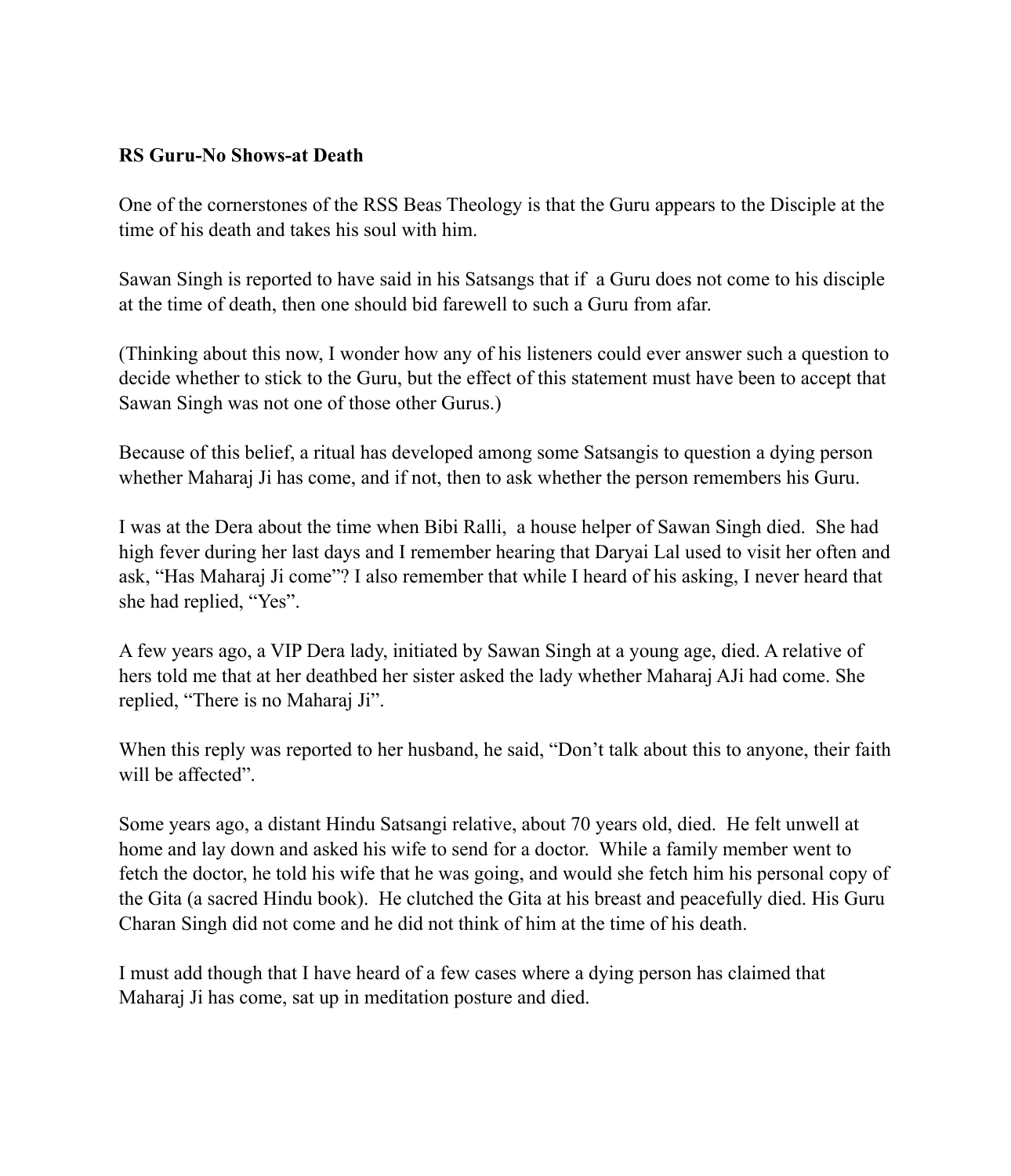I now understand such vision to be our own mental projections or hallucinations and not dependent on the Guru as touted in the theology.

\*\*

Not only does the Guru play upon the natural human fear of death but also entices blatantly by promising company on the 'Inner spiritual Journey'.

In the Preface of Charan Singh's Die to Live, it says:

"Satsangis, his initiates die daily to this world in their mediation. Daily they rehearse for that final departure. But now, with their Master always with them, they travel those regions of Light and Sound through the Celestial Spheres of the creation within, back to the level of the Father, back to the divine source".

When the seeker is hooked and enters the fold, he or she finds innumerable qualifications which make the experience of 'the inner spiritual journey' with 'the Master always with them' almost unattainable.

Then starts the push to alternative group highs in ritual meetings and project activities.

\*\*

The notion that there are degrees of enlightenment is the seductive hook that the sellers of enlightenment use to trap the gullible.

"We offer you Level 7 enlightenment, the others only take you to level 2".

"Come with us to Level 10, that's where your suffering will really end". etc.,

All are selling false goods.

If someone says, "In my country we get mangoes. Only by eating them can you fulfill your human destiny", we would likely respond that it is outrageous to link the eating of mangoes to the purpose of human life. Such a statement is false advertising.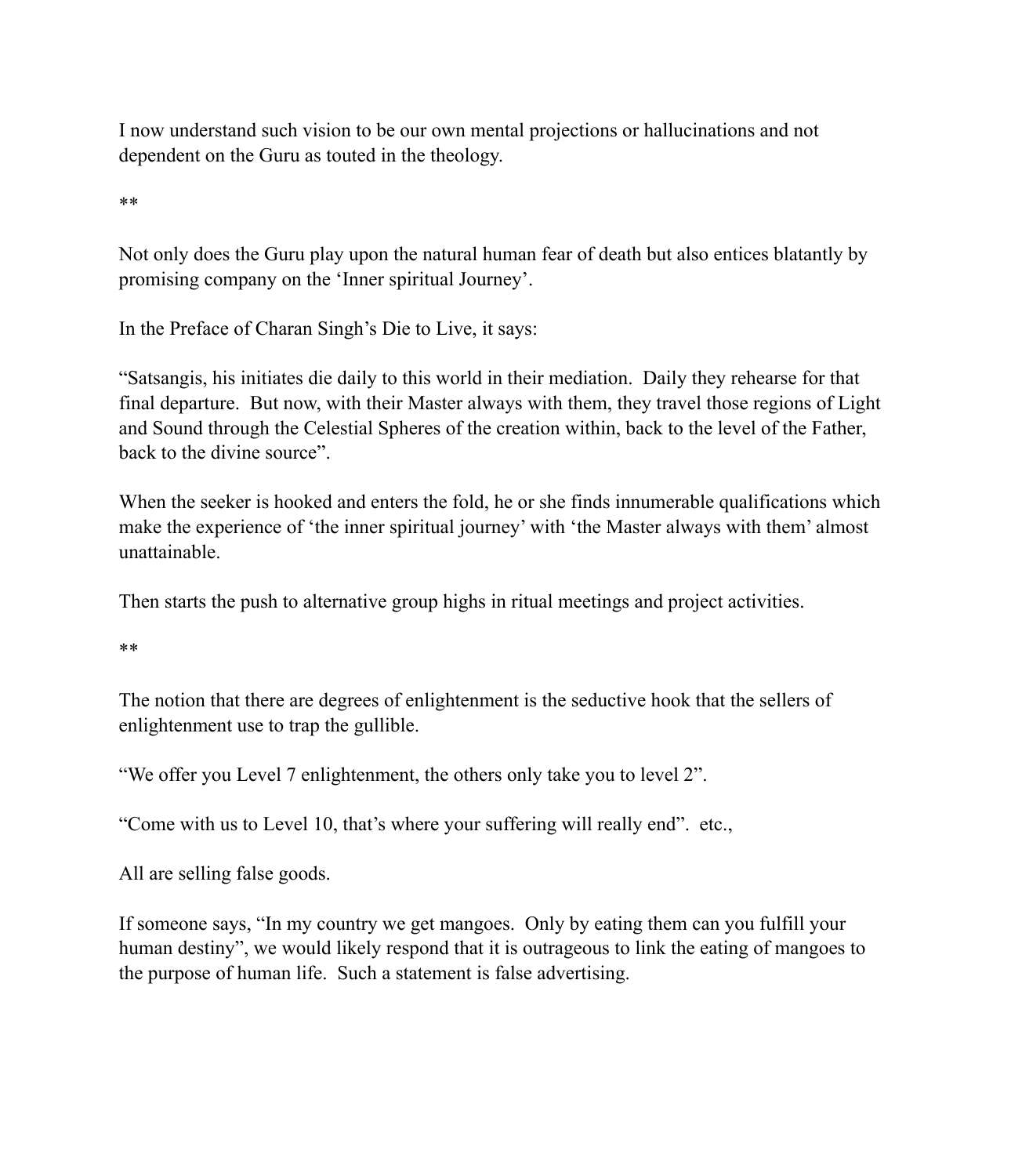The different "enlightenment experiences' are just like that. Some may find and like mangoes. For other strawberries are heaven. But these experiences are not the objective of human life. A person who has experienced mangoes is no better as a human being than one who has tasted strawberries or even one who has tasted neither.

Whatever the experiences of Jiddu or UG [*Krishnamurti*], the important thing is that they pointed us towards experiencing our own life, fully, with open eyes.

\*\*

(A response to a question if the Gurus really believe what they preach…)

The Gurus have to speak for themselves but Charan and Gurinder's [*Singh's*] interests and activities in our mundane world suggest to me that the experience of sublime regions, which they preached, either did not touch them or did not enthrall them.

Regarding mediation, I am convinced the RS meditation chore is simply a way of getting lost for a while in a mental space which may be relaxing for short periods but does not increase our inherent capacity for being attentive and enjoying our ever flowing world. On the other hand the theology that goes with the RS meditation certainly makes our beautiful world insipid for the cult members and thereby deadens them. (Is this their 'dying while living'?)

Of course the RS meditation chore can be used as the cult ritual but I know of people badly harmed by it. If someone is listening, I tell them to get away from it.

To the initial chagrin of some RS cult members, I am totally free of the ritual for many years.

But I would advise learning to be centered within oneself just by sitting quietly so that we can be in that wonderful open mental state in our daily ordinary life.

\*\*

### **(correspondence)**

From knowing two others in this area who concentrated on meditation and took their lives, whenever I have an opportunity, I tell depressed satsangis to stay away from serious meditation and instead do things they enjoy.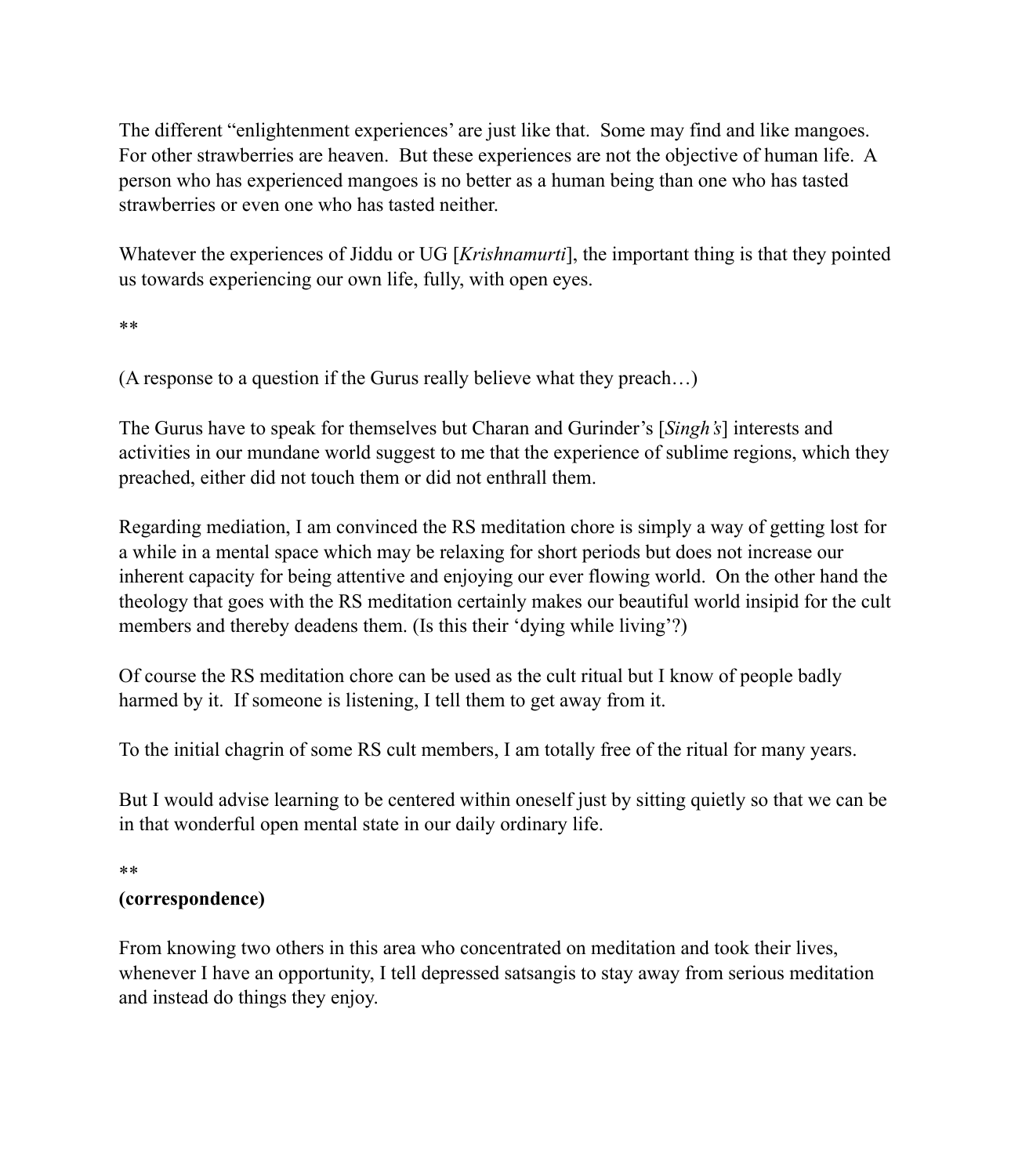About a year or two ago, I met a person who appeared suicidal on returning from the Dera and asked, tell me what activity would give you joy. The answer I got was, To see the radiant form of the Master in meditation. I told the person that would be just your own projection based on your memory and imagination.

Anyway, what can one say to people who have lost their taste of the simple joys of being alive, receiving the gift of each new day and being attentive to all the details of one's life.

About your conversation, it is amazing how the facts of ones life can be completely coloured by ones beliefs but beliefs can never reach the core of ones being in spite of the group effect and a sense of unease remains.

#### \*\*

### **(responding to confused satsangi)**

The words you quote like 'I am a man like you' and 'see for yourself' are doublespeak.

Anyone who sits on the Godman pedestal and says, I am a man like you, is telling a half-truth, which is a lie.

If he is on the Godman pedestal (set up by the Institutional propaganda), a truthful statement would be, I am a Godman like you, because we are all 'whole' as we are.

By proposing to make a distinction, the Godman sets up the ordinary man to buy the Godman's goods.

The 'See for Yourself' is the most entrapping statement made by the Godmen, because it implies that there is indeed some verifiable inner experience of God which we can have if we only go along with the Godman's directives.

This is false from the start because we all have our genetic predispositions and social conditioning and can never have the same visions (which are a worthless distraction anyway) as anyone else, neither the Godman nor the Mystic poets they quote.

But having bought the idea that there is an inner road with specific visions, we never clamber out of the guilt pit of our own inadequacies. (It is our karma, we are unworthy etc.) for not seeing the visions.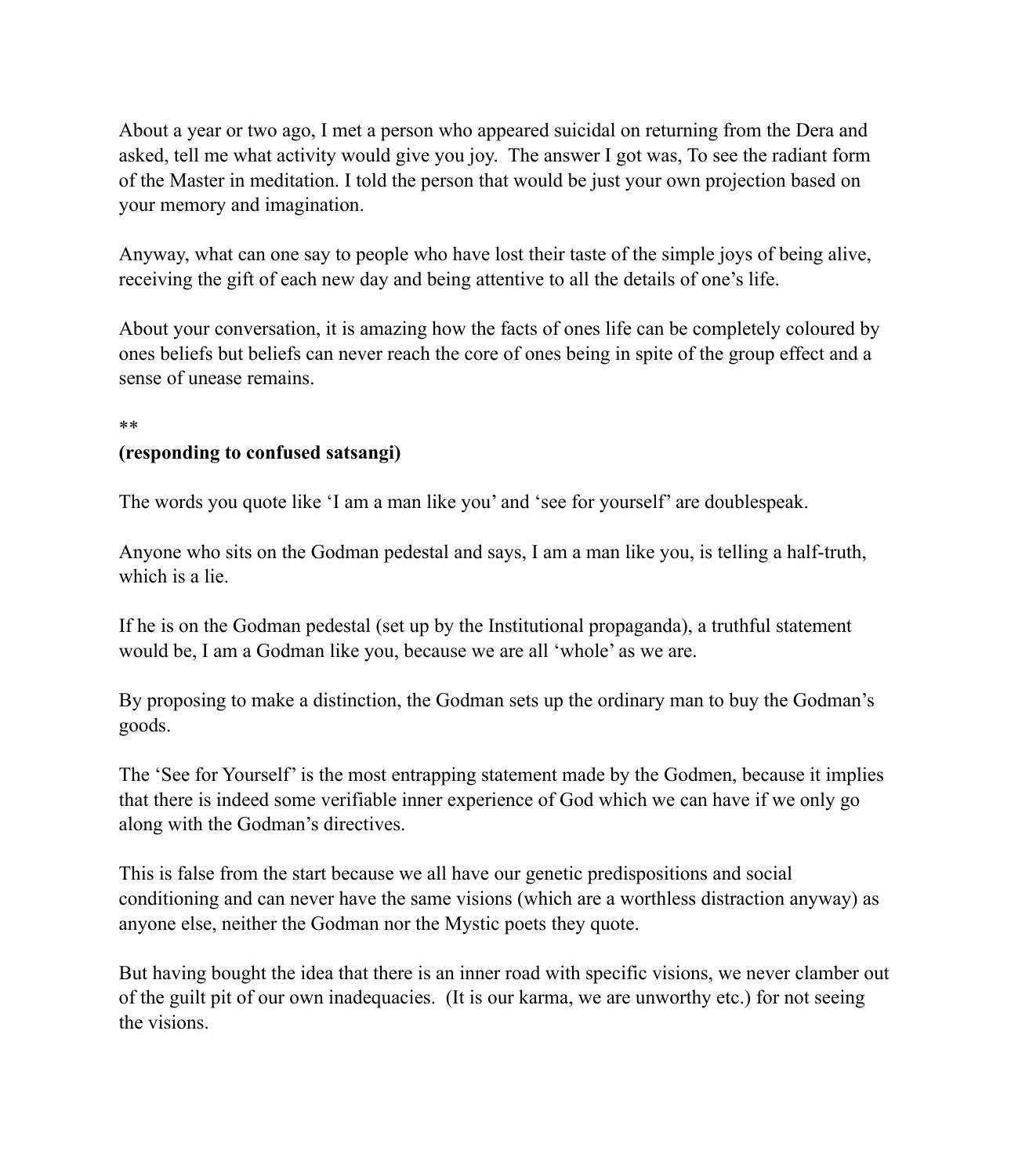These Cult doublespeaks (lies) rob the members of trust in their own day to day experience as the only experience of 'God' they will ever have.

What is the price of taking away a person's trust in their own innate goodness (Godness)?

\*\*

# **(Response to a Satsangi statement that Seva is a part of the Indian religious heritage.)**

Not when you consider India as a whole. The Sikhs do have a strong tradition of Langars (community kitchens) which was copied at the Dera. The Indian Seva tradition at the RS sites is due to indoctrination that Sewa to the Guru is good for the disciple. I have seen many Indian families neglecting their family members to join Seva teams.

\*\*

## **(correspondence)**

It is only after one has been out of the cult for some time that one realizes the subtle mind control techniques one was subjected to.

It starts with the talks repeating endlessly that the God Incarnate Guru sitting before you in person or photograph is essential for achieving God realization, and doing Sewa (service) to Him in all the prescribed ways (including free labour and donations for property development) accumulates 'real' spiritual treasure whereas looking after family and community is to be endured as a karmic burden of the Negative power.

Then one learns to utter the cult code word as greeting to each other so one is recognized in the cult Family. No more good morning or good evening but RadhaSoami. Then, if anything good happens, one learns to say, it is Master's (Maharaj Ji's, Baba Ji's) Grace. If something bad happens, one learns to say, it is my bad Karma. (From His side, Heads I win, Tails you lose, how clever!)

If you ask a cult member, how are you?, He learns to say, I am well by Master's Grace. The cult member's gratitude for the gift of life no longer includes the infinite Cosmos (God) which supported all life including his own from the beginning of time.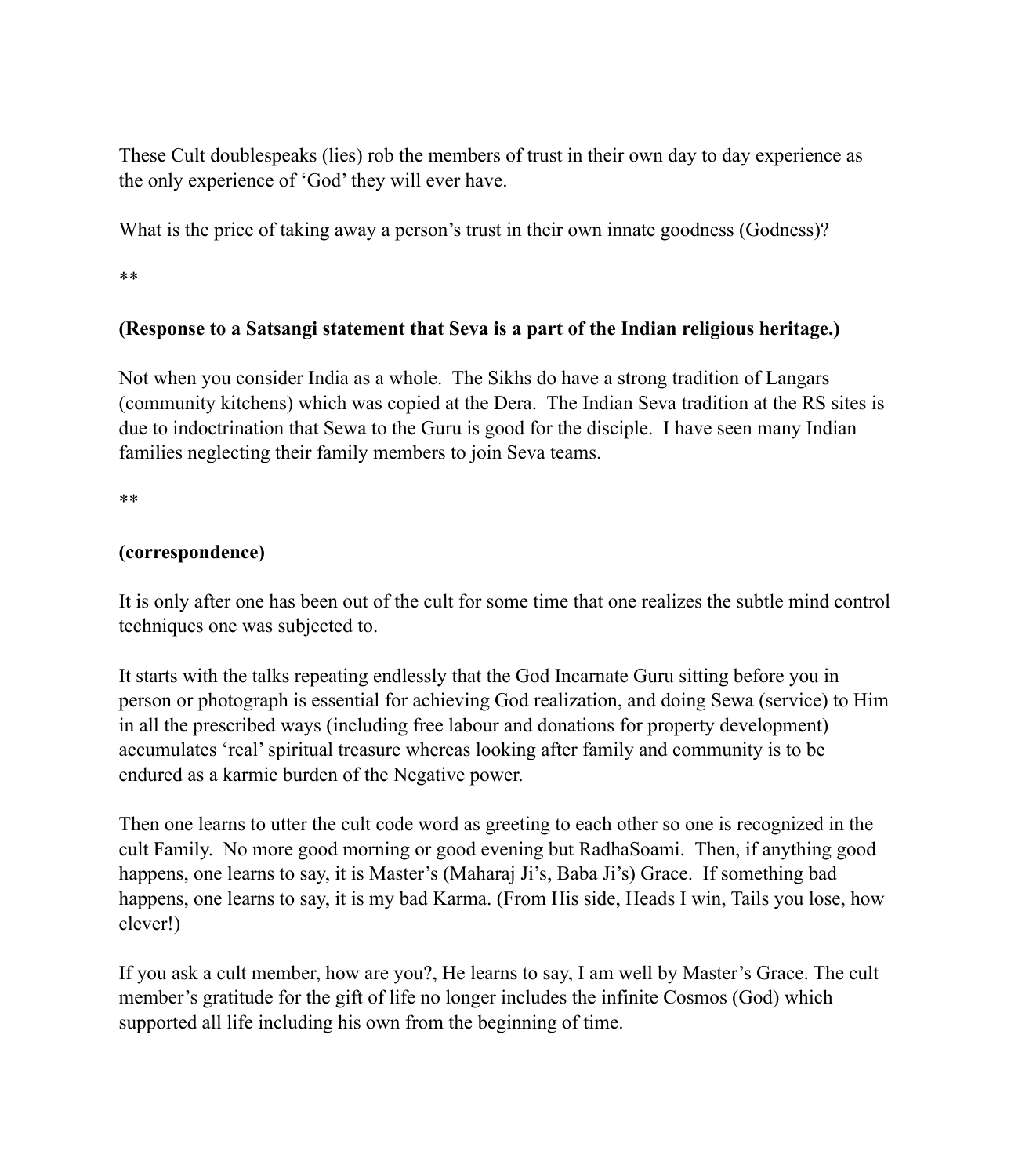In his meditation the cult member learns to pray to the Guru for his well being. So even when he is taken advantage of by the Guru and his Officers, he is habituated to praying to the Guru for relief. Like the little child who on being mistreated by a parent only knows to cry to help to the Mama or Papa.

After such indoctrination, it is not surprising that for most cult members the God Incarnate's Grace idea is so deeply imprinted that they are unable to accept that they are being taken advantage of in a worldly way.

I imagine that if such cult members are lucky, some great internal or external event will shake them out of mind control.

Otherwise, C'est la vie.

\*\*

The dependence of the followers on the immaculate God Incarnate Guru is encouraged and reinforced at every step of a cult member's life. It starts by naming the cult head, Mararaj Ji, the Great Respected Lord. This great Lord is touted to be the source of Grace for the lowly member. At initiation, the member is asked to think of the Great Lord during meditation. He is told to remember the Great Lord for help at time of worldly trouble.

He is asked to come to the Great Lord's public rallies as much as possible for receiving a glance of Grace and told to regularly attend the indoctrination sessions (satsangs). He is encouraged to contribute as much as possible (Sewa) to the Great Lord's work so that he receives 'cash' (that is, instant) spiritual benefits. (If he starts questioning where the touted benefits are, he is smothered by the explanations that he is to blame due to past karmas or due to not doing the full 2.5 hours meditation everyday, which would disqualify most of the members, or due to being on the first of his four lives for getting them. In any case, he can still enjoy the group highs at gatherings.)

Even when mistreated by the Great Lord or his minions, the cult member is encouraged to think that the Great Lord is clearing his past sins (karmas). After a few years, a member's mind is so filled with God Incarnate beliefs that it is no longer easy to see with an open mind.

For many, it is a social support issue. The cult community is the only one they have since after joining they have become alienated from all normal relations with the world outside of their God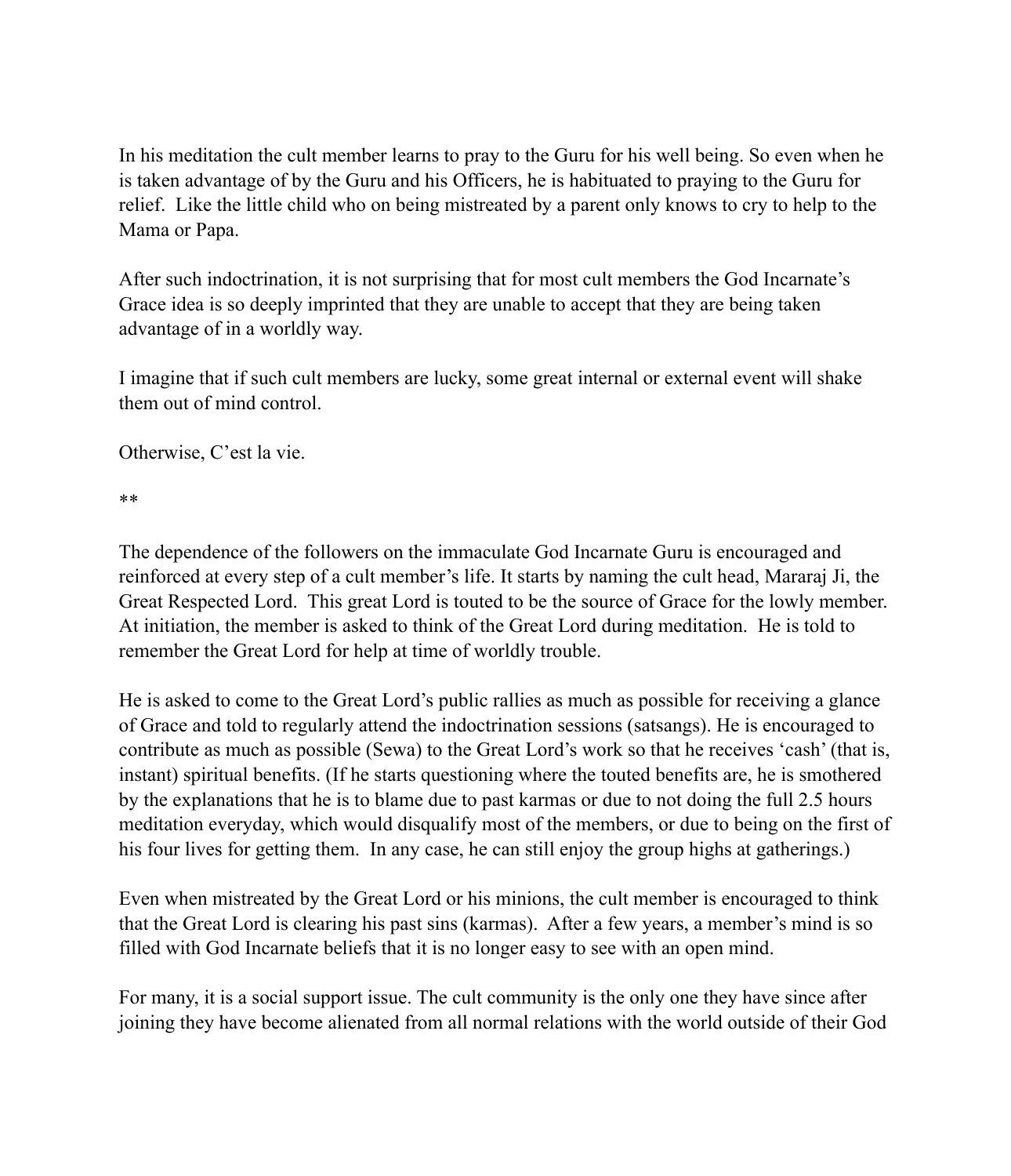Incarnate circle. Also, as vegetarians and teetotalers, they are no longer comfortable in situations where people eat and drink.

Having become a dependent vine, it is difficult to transform into a self-supporting tree but, than God, not impossible. The first step is to try standing and walking on ones own.

## **Chapter 7 Charan Singh's Mortal Life**

Charan Singh-Very unhappy in last days

In the RSS Beas book, Tales of the Mysic East, there are stories of King Alexander and King Mahmud of Ghazani who on their death beds regretted how they had spent their lives and left messages for mankind to not follow their example.

I went to the Dera some weeks after Maharaj Charan Singh died, and in addition to paying respects to the Successor, met some people.

One official told me that Maharaj Ji had to go. That startled me.

"Why", I asked.

"He was facing insurmountable problems:

Some financial irregularities had been discovered,

A dispute about the use of the Commons riverside lands with a neighboring village had led to a shooting,

A politician visited him (in relation to the land dispute, I think) and had been abrasive."

An Insider told me of his unhappiness because at the time Harjit [*Charan Singh's wife*] had left the Dera without informing him.

He had asked a Confidant to arrange a visit of a woman friend from a long time.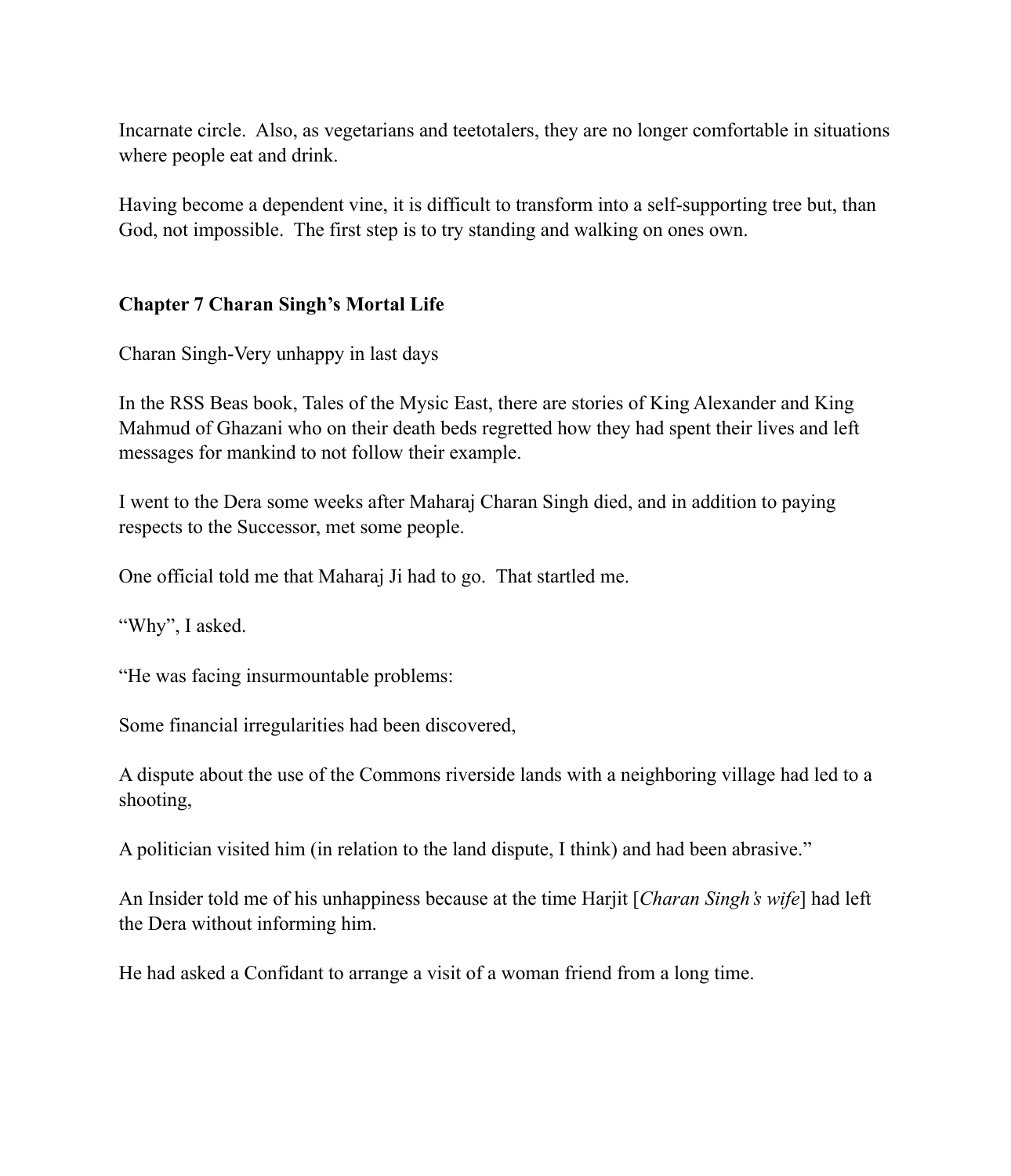(He had met her as a young woman and had wanted to marry her, but the Family Patriarch Sawan Singh had overruled him and insisted that he marry the Raja's daughter).

He had been unable to get out of his feudal responsibility of obeying the Head for the good of the House, but he had met his friend, explained his situation and promised to remain helpful to her and her widowed mother (as I remember) for the rest of his life.

(He had continued to meet her socially, out of public view, with help of Confidants. Their meetings were always very poignant.)

*Corruption in transcript-words lost*

"That's not possible, Maharaj Ji".

Later, I learnt that he repeatedly told his Confidant that he was very unhappy.

It did not appear that his heart problem was that serious but, in retrospect, it seems that his mental dissatisfactions had something to do with his quick death.

Louise Hilger told me that a few days before he died he had asked her to destroy all his confidential correspondence, which she did.

Maharaj Charan Singh, the Guru of a million followers, was very unhappy during his last days.

Is there a lesson in this for those he left behind?

\*\*\*

Addressing God Incarnate attitudes toward subjects (followers)

Yes, they do enjoy using their power over their subjects.

The Courtiers, being close to them, have to bear public humiliation in their Circle, but complaints, particularly in public, are forbidden. Even privately if one says more than a hint, he is in danger of being ousted from the inner circle.

A King learns these feudal techniques of ensuring submission by his Courtiers quickly.